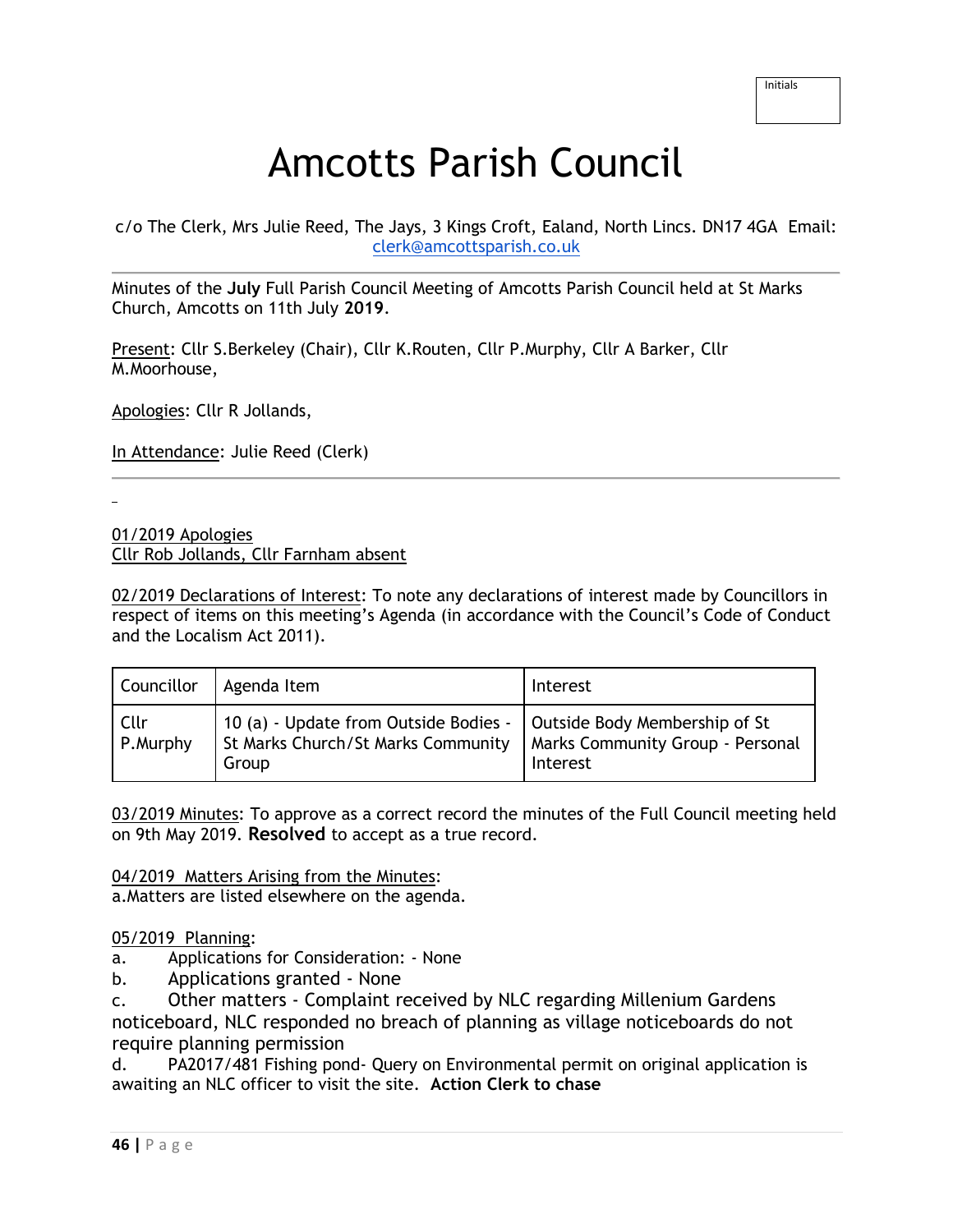## 06/2019 Correspondence from Clerk

- 1. NLC Community Champion awards open for applications **Noted**
- 2. NLC Incomplete Declarations of Interest for Cllrs Murphy, Farnham, Barker & Berkley. **Cllrs present completed and the clerk will send them in**
- **3.** Parish Paths A letter from NLC Colin Wilkinson advising that Parish Paths is still a pilot and we are not signed up for this year. **Clerk to report Footpaths No 3 and 6 are well overgrown**

Rescue Day - **This coming weekend will see this event return**

### 07/2019 Correspondence from Chair: Nothing to report

## 08/2019

Bus Shelter, Church Street

Resolved to accept the cantilever design shelter in metal to minimise maintenance costs going forward. Clerk to look into planning requirements

### 09/2019 Finance

- a. Bank Account reconciliation. **Noted**
- b. Accounts for payment. **Noted & Approved**
- c. Request for donation to St Mark's Community group of £50 to cover the cost of lawnmower fuel for grass cutting to Mr Graham Jackson - **Resolved to approve**

#### 10/2019 Update from Outside Bodies:

- a. St Marks Church/St Mark's Community Group: Problems with the quality of work carried out on the Church guttering have resulted in remedial works to be ordered at an additional £500 costs. This supplier has now been removed from the diocese list as approved repairer and their invoice will be unpaid. The decorating works are completed to a high standard without issue
- b. NLC Ward Councillor Update:

Moss on Dark Lane reported again to NLC.

Middle Lane is on the reserve list for recycling

B1392 to Keadby has been plan inlaid

Keadby pump station update on the £30m spend will take 2 years to complete, issues in regards to large farm vehicles passing the lane closure at the bridge have been discussed with the Environment Agency. Marshalls will be available to support farmer, there is query on SSE permitting use of their tracks if needed, EA to reply.

**Resolved** Cllr Barker to act as link with farmers and contractors. **Resolved :** Clerk to send a letter to Keadby Parish Council in regards to their land which could be used for residents parking.

Bench for Millenium Garden - **completed**

A gate has been erected on Trentside and is at times padlocked at Inglenook Cottage. **Resolved:** Clerk to report to highways

Street name plate on Chapel Street has been reported **Clerk** to chase reply Parish paths - how many times per year?

Northfield lane 50yrds passed Riverside Cottage on the bank side of the road a section as broken away